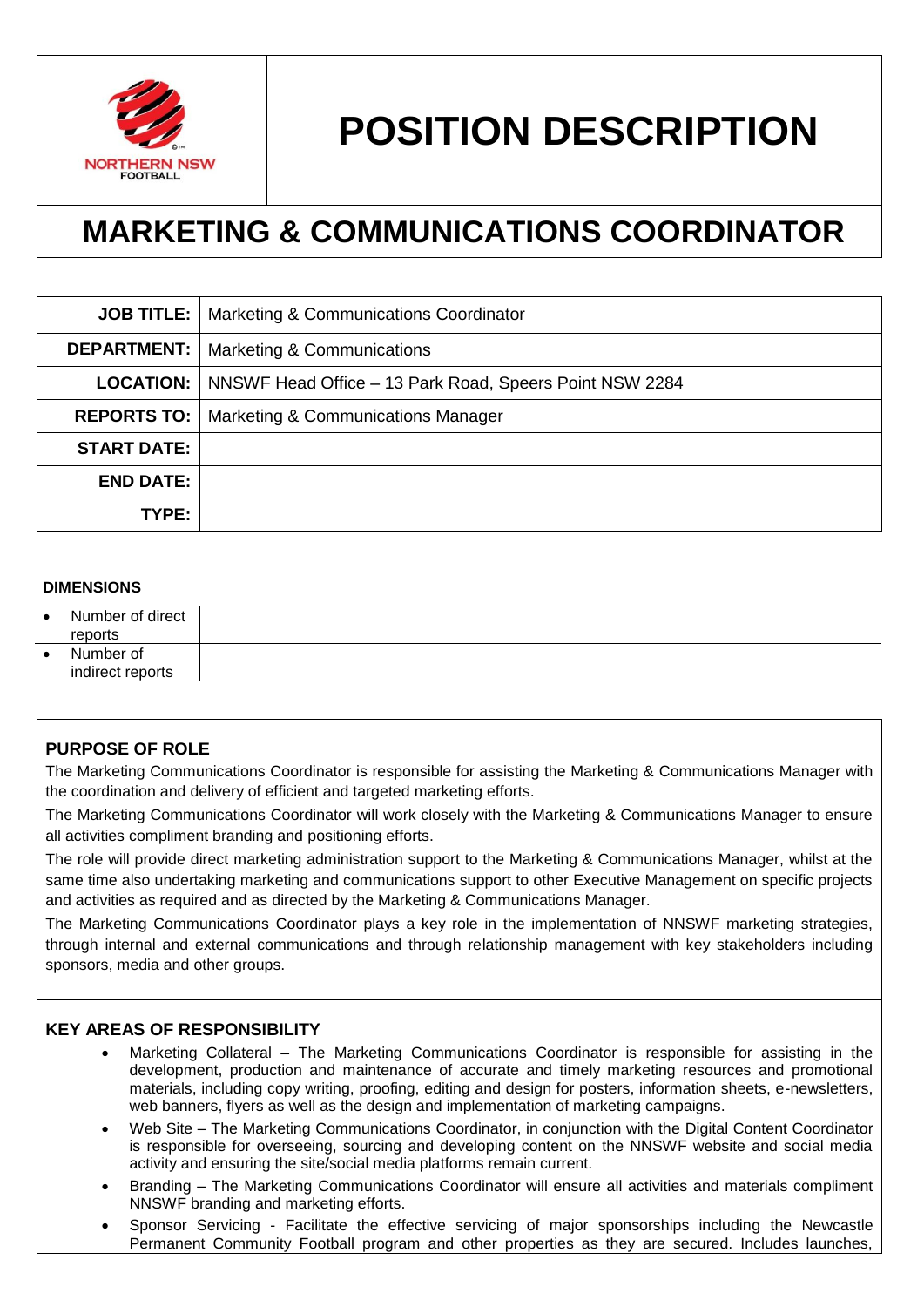media events, media/leveraging opportunities conducted in conjunction with the relevant sponsor and sponsor property. Establishing positive working relationships and communication channels with key sponsor representatives to ensure mutually beneficial outcomes for both the sponsor and NNSWF.

- Key Contacts The Marketing Communications Coordinator will maintain up to date records of key marketing contacts including sponsors, media representatives, Zones and clubs.
- Functions/Events Coordinate with the Marketing & Communications Manager to facilitate key events and functions as required.
- W-League Marketing & Promotions Undertake marketing and promotional activity in support of NNSWF's management of the W-League Jets squad, including media conferences, web content, player appearances/community based activity, match day marketing/media.
- Photo Resource Library Maintain a timely and accurate resource of photos and imagery of NNSWF activities for both print and digital applications. Attend key special events for this purpose and also to provide timely reports/updates to web/social media platforms across duration of these events
- Media Releases Draft media releases as requested by the Marketing & Communications Manager for distribution to key media within targeted locations. Maintain accurate media database across all zones for this purpose.

*(NOTE: The above are examples of key responsibilities and are descriptive rather than restrictive in their nature. Other duties and responsibilities may be assigned to the position in its role of marketing support.)* 

# **KEY OUTCOMES**

- Timely implementation of key marketing strategies and collateral to facilitate the achievement of organisation wide objectives/targets including player registrations, spectator attendances, media exposure and web site hits.
- Better delivery of a wider variety of marketing initiatives to engage a broader target market.
- Monitor, review and timely reporting on initiatives to allow for revision and/or refinement of marketing activity to better achieve desired KPI's.
- Achieve a wider awareness of NNSWF activities and in doing so achieve greater participation and acceptance of NNSWF activities.
- Work with the Marketing & Communications Manager to develop initiatives that meet budget expectations through sound budget management and reporting techniques.

# **KNOWLEDGE, BEHAVIOUR & SKILLS REQUIRED**

- Formal qualifications in Marketing, Communications, Public Relations, Advertising, Journalism or similar disciplines.
- Excellent written and verbal communication skills and interpersonal skills
- Highly organised with a strong attention to detail
- High level computer skills
- Passionate about marketing with a 'creative flair' and appreciation of design applications
- Act as a 'brand guardian' ensuring our branding is correct across all applications
- Experience in sponsor management/servicing
- Experience in a sports marketing role would be beneficial
- Confident and mature personality, with excellent corporate presentation, professional, friendly and motivated

# **MAJOR INTERACTIONS**

- Other Executive Management
- FFA Marketing branding and marketing applications
- Media Outlets local and regional media across the NNSWF state
- Sponsors including Newcastle Permanent Building Society, Telstra and key media partners NBN Television, Newcastle Herald and NEWFM.
- Zones
- Designers Liaise, create briefs for and manage relationships with graphic designers, web developers, printers, signage manufactures and other marketing related consultants and suppliers.
- Clubs Key promotional staff/contacts for major clubs within key competitions including PS4 National Premier Leagues, Herald Women's Premier League and NEWFM 1<sup>st</sup> Division.
- Westfield W-League Jets Squad including players, coaches and support staff as well as Newcastle Jets